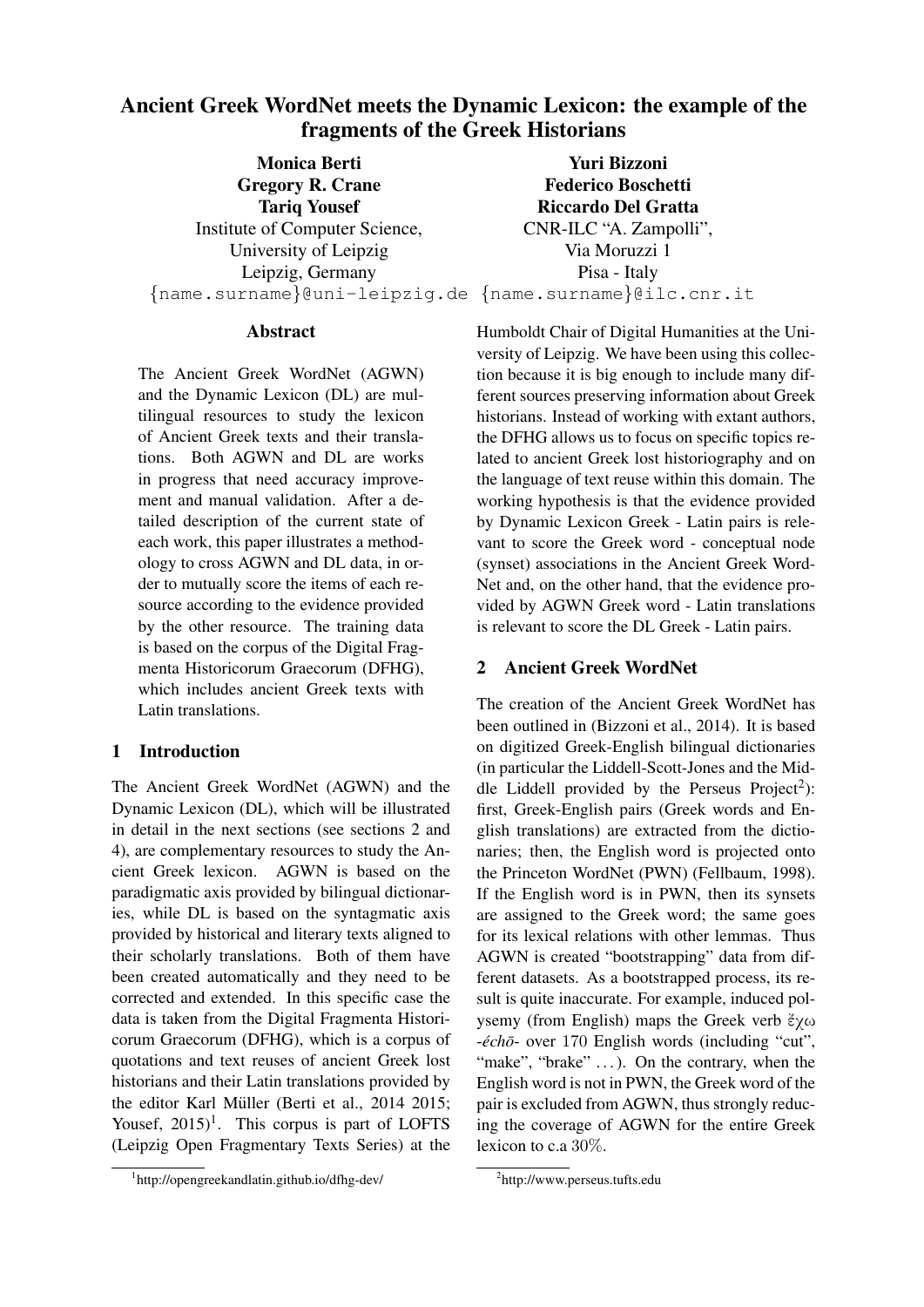Currently, AGWN is linked not only to PWN, but also to other WordNets, in particular to the Latin WordNet (LWN) (Minozzi, 2009) and to the Italian WordNet (IWN) (Roventini et al., 2003). The way these WordNets are interconnected follows the guidelines illustrated in (Vossen, 1998; Rodríguez et al., 2008), by using English as the bridge language. As a consequence, Greek and Latin and/or Greek and Italian are linked through the common sense(s) in English.

# 3 The conceptual structure of Ancient Greek WordNet

Sharing a unique conceptual network among different languages is a good solution when the civilizations expressed by those languages are very similar, due to the effects of the globalization. In this case, only few conceptual nodes must be inserted when a concept is lexicalized in the source language but not in the target language, and few nodes must be deactivated when a concept is only lexicalized in the target language, but not in the source language.

On the contrary, when the civilizations expressed by the source and the target languages are highly dissimilar, the conceptual network needs to be heavily restructured.

As illustrated in the introduction, the conceptual network of AGWN is originally based on PWN, but the glosses of the synsets and the semantic relations can be modified through a web interface. $3$ 

### 4 Dynamic Lexicon

The Dynamic Lexicon is an increasing multilingual resource constituted by bilingual dictionaries (Greek/English, Latin/English, Greek/Latin), which have been created through the direct automated alignment of original texts with their translations or through a triangulation with a bridge language.

The first version of the  $DL<sup>4</sup>$  is a National Endowment for the Humanities  $(NEH)^5$  co-funded project developed at Tufts University (Medford, MA) by the Perseus Project, whereas the second version is under development at the University of Leipzig by the Open Philology. Project<sup>6</sup>

# 5 Bilingual Dictionary Extraction

This section investigates a simple and effective method for automatic extraction of a bilingual lexicon (Ancient Greek/Latin) from the available aligned bilingual texts (Greek/English and Latin/English) in the Perseus Digital Library using English as a bridge language.

The data comes from the corpus of the DFHG and consists of 163 parallel documents aligned at a word level (104 Ancient Greek/English files and 59 Latin/English). The Greek-English dataset consists approximately of *210K* sentence pairs with *4,32M* Greek words, whereas the Latin-English dataset consists approximately of *123K* sentence pairs with *2,33M* Latin words. The parallel texts are aligned on a sentence level using Moore's Bilingual Sentence Aligner (Moore, 2002), which aligns the sentences with a very high precision (one-to-one alignment).<sup>7</sup> Then the  $GIZA++$  toolkit<sup>8</sup> is used to align the sentence pairs at the level of individual words. Table 1 introduces statistics about the DFHG parallel corpus, while Figure 1 displays the used workflow. Note that the number of words in Table 1 is the total number of words in the documents, whereas the aligned pairs are the number of aligned words in the documents. Some words are not aligned at all, therefore the number of aligned words is smaller than the total number of words.

|                | <b>Ancient Greek</b> | Latin |
|----------------|----------------------|-------|
| Files          | 104                  | 59    |
| Sentences      | 210K                 | 132K  |
| Words          | 4,32M                | 2,33M |
| Aligned words  | 3,34M                | 1,71M |
| Distinct words | 872K                 | 575K  |

Table 1: Size of the corpora.

### 5.1 Preprocessing

The data sets provided by the workflow in Figure 1 are available in XML format. Each document is identified (through an *id*) in the Perseus Digital Library and consists of sentences in the orig-

<sup>&</sup>lt;sup>3</sup>http://www.languagelibrary.eu/new\_ewnui

<sup>4</sup> http://nlp.perseus.tufts.edu/lexicon

<sup>5</sup> http://www.neh.gov/about

<sup>6</sup> http://www.dh.uni-leipzig.de

<sup>&</sup>lt;sup>7</sup>Sentences have been segmented using punctuation marks excluding commas.

 ${}^{8}$ GIZA++ is an extension of the program GIZA which was developed by the Statistical Machine Translation team at the Center for Language and Speech Processing at Johns-Hopkins University.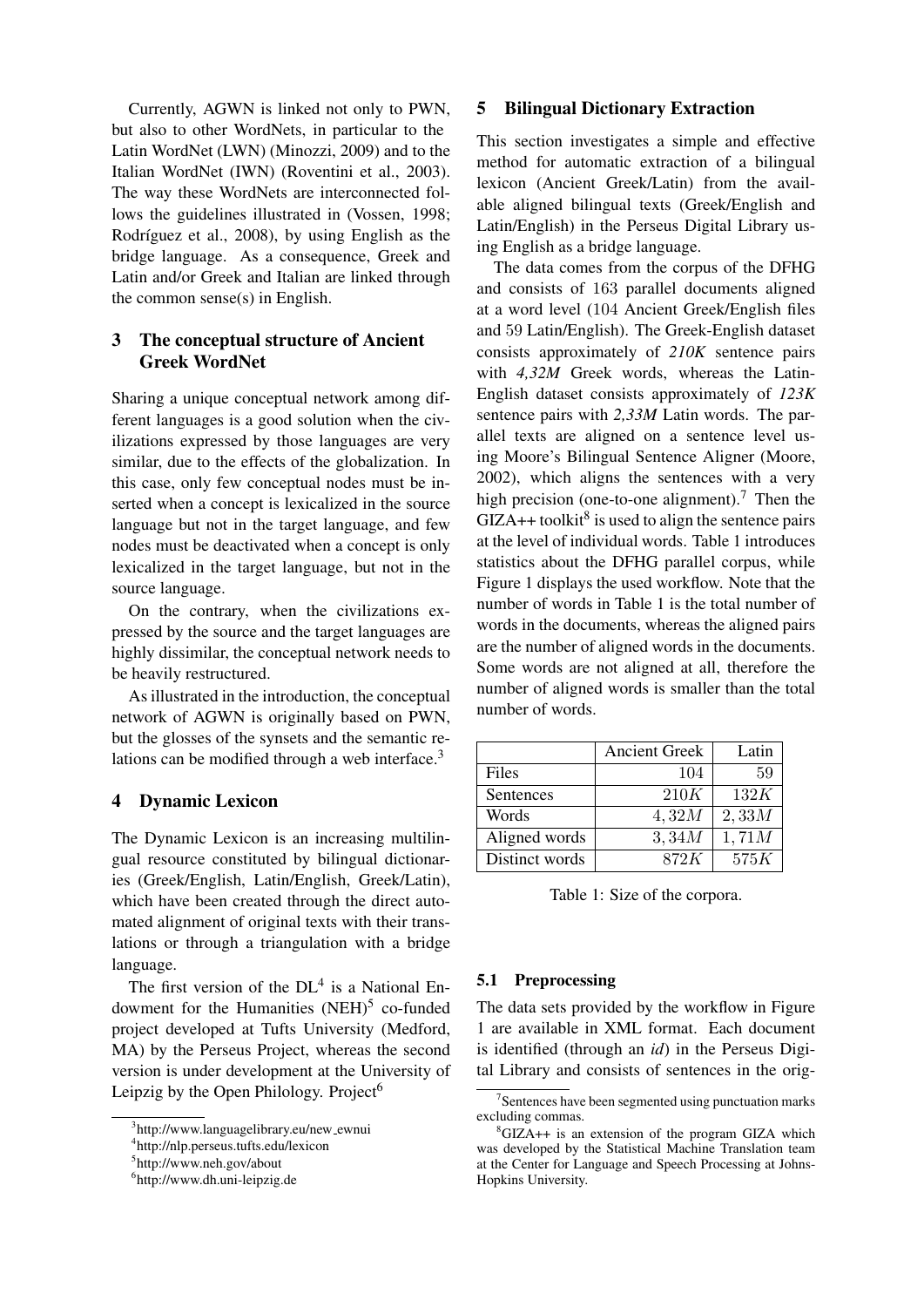

Figure 1: Explanation of the method

inal language (Ancient Greek or Latin) and their translation in English, as reported in Figure 2 (A). Each Latin or Greek word is aligned to one word in the English text (one-to-one Alignment), but in some cases a word in the original language could be aligned to many words (one-to-many / manyto-one) or not aligned at all, cf. Figure 2 (B).

Lemmatization of English translations will produce better results, because that will reduce the number of translation candidates as we can see in this example: The Greek word λέγειν -*legein ´* - is translated with ("say", "speak", "tell", "speaking", "said", "saying", "mention", "says", "spoke"). Many of the translation candidates share the same lemma (*say* for "said", "saying", "says"), (*speak*, "speaking", "spoken"). Before the lemmatization there were 9 translation candidates and after the lemmatization there are only four candidates, showing therefore the change of frequencies.

Table 2 shows how the lemmatization process recalculates the frequencies and percentages of each single translation.

#### 5.2 Triangulation

Triangulation is based on the assumption that two expressions are likely to be translations if they are translations of the same word in a third language. We will use triangulation to extract the Greek-Latin pairs via English. In order to do that, we query our datasets to get the Greek and Latin words that share the same English translation along with their frequencies, see Figure 3.

The English word *ship* is associated to the Greek word ναῦς -naûs- (54.8%), to ναός -naόs-(21.5%) and so on; the same English word *ship* is associated to the Latin word *navis* (65.3%), to *no*

| Lemma   | Freq. | $\%$ | Word     | Freq. | $\%$ |
|---------|-------|------|----------|-------|------|
| say     | 719   | 46.8 | say      | 551   | 36   |
|         |       |      | said     | 89    | 6    |
|         |       |      | saying   | 54    | 3.5  |
|         |       |      | says     | 25    | 1.5  |
| speak   | 621   | 40.6 | speak    | 492   | 32   |
|         |       |      | speaking | 110   |      |
|         |       |      | spoke    | 19    | 1.2  |
| tell    | 149   | 9.7  | tell     | 149   | 9.7  |
| mention | 45    | 2.9  | mention  | 45    | 2.9  |

Table 2: Lemmas and words:frequencies and percentages

(23.8%), and so on.

The extracted pairs via triangulation are the correct association {ναῦς, *navis*} and the wrong associations {ναῦς, *no*} (*ship*-*to swim*), {ναός, *navis*} (*temple*-*ship*), {ναός, *no*} (*temple*-*to swim*). These pairs don't have the same level of relatedness, therefore we have to filter the results to keep only strong related pairs, as exposed in Section 5.3.

#### 5.3 Translation-Pairs filtering

The translation pairs are not completely correct, because there are still some translation errors. In order to eliminate incorrect pairs, we will use a similarity metric to measure the similarity or the relatedness between every Greek-Latin pairs. The Jaccard coefficient (Jaccard, 1901) measures the similarity between finite sample sets (in our case two sets), and is defined as the size of the intersection divided by the size of the union of the sample sets:

$$
J = \frac{|A \cap B|}{|A \cup B|} \tag{1}
$$

A and B in equation 1 are two vectors of translation probabilities (Greek-English, Latin-English). For example, the relatedness $9$  between the Greek word πόλις and the Latin word *civitas* is reported in Figure 4.

We have to determine a threshold to classify the translation pairs as accepted or not accepted. High threshold yields high accuracy lexicon but with less number of entries, whereas low threshold produce more translation pairs with lower accuracy. The accuracy of the method depends on two factors:

<sup>9</sup> In the calculation we use the fact that *city* and *state* are shared English translation between πόλις -*polis ´* - and *civitas*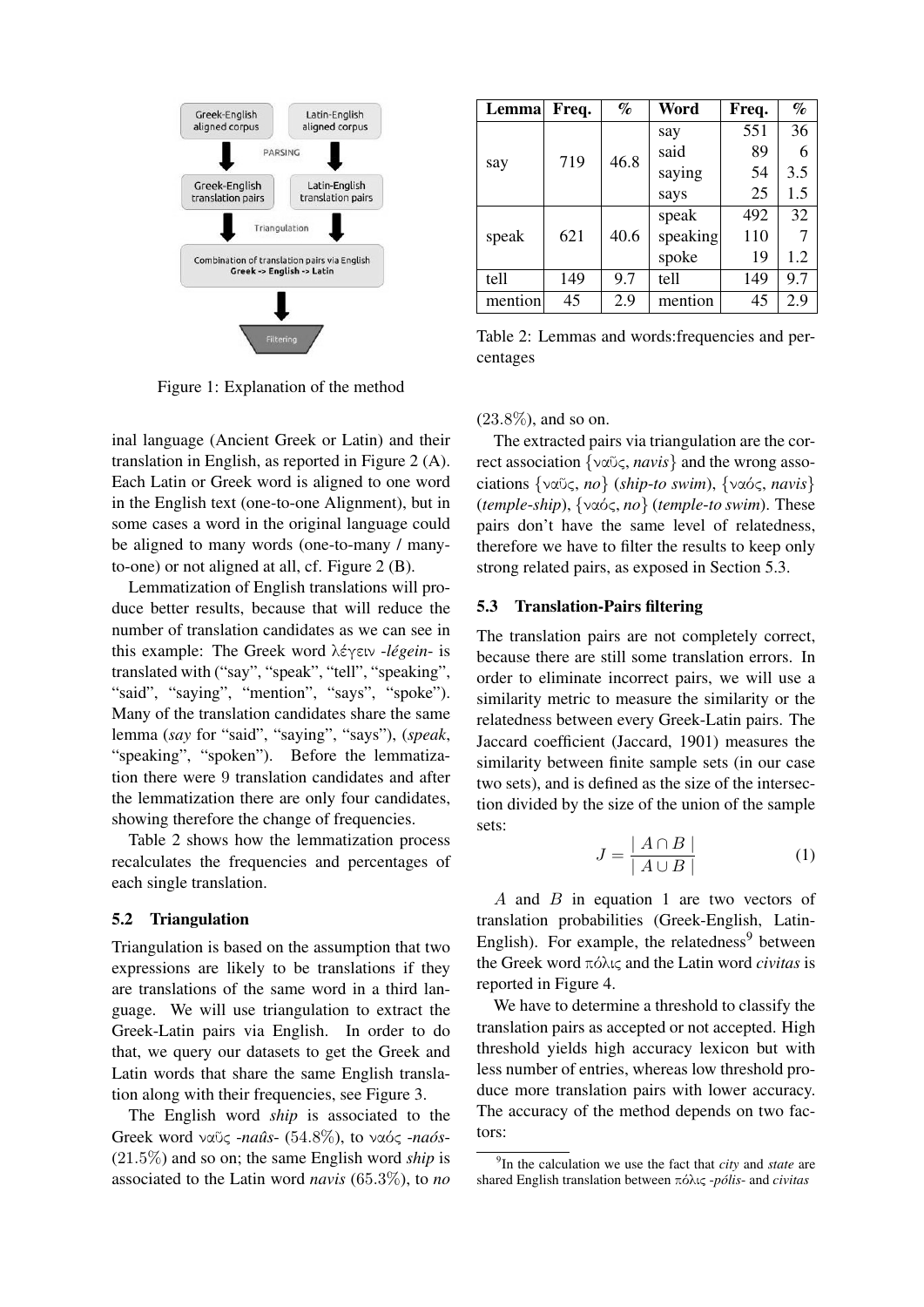

Figure 2: The aligned sentences in XML format



Figure 3: An example of triangulation

(πόλις civitas) = (72.9 + 19.5 + 74 +18.7) = 185.1  $(nóλις civiltas) = (100 + 100) = 200$  $J(nóλις, civitas) = 185.1/200 = 92.55 %$ 

| civitas | city        | 72.9% | πόλις | city   | 74 %  |
|---------|-------------|-------|-------|--------|-------|
| civitas | state       | 19.5% | πόλις | state  | 18.7% |
| civitas | citizenship | 2.9%  | πόλις | athens | 3 %   |
| civitas | citizen     | 2.6%  | πόλις | town   | 3 %   |
| civitas | country     | 2.1%  | πόλις | of     | 1.3%  |

Figure 4: Use of Jaccard algorithm for aligning πόλις to *civitas*

The size of aligned-parallel corpora plays important role to improve the accuracy of the produced lexicon: bigger corpora produce better translation probability distribution and more translation candidates which yield a more accurate lexicon. In addition to that bigger corpora cover more words

allel corpora: manually aligned corpora yield more accurate results, whereas automatic alignment tools produce some noisy translations; in our case GIZA++ has been used to align the parallel corpora.

The quality of the aligner used to align the par-